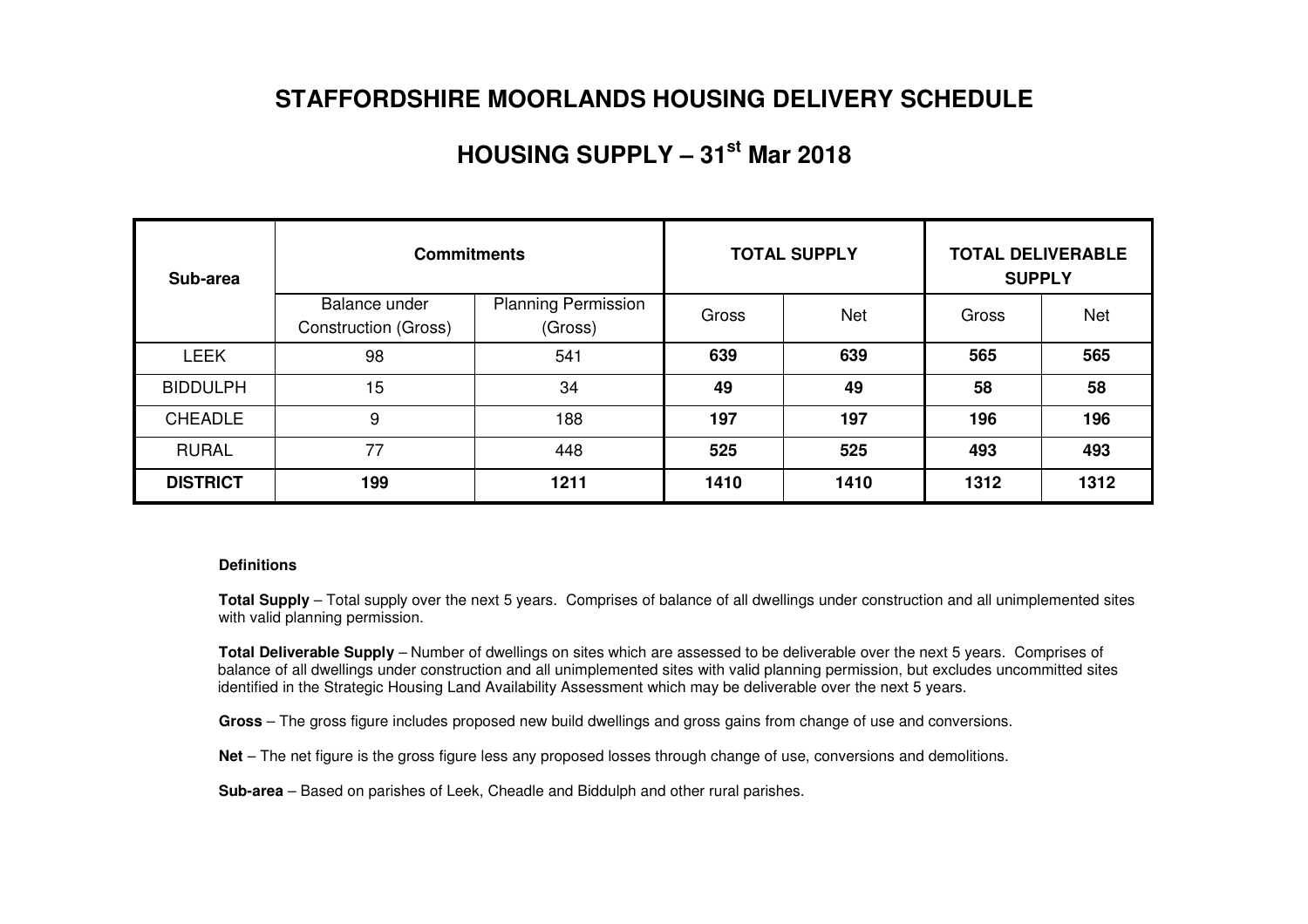# **HOUSING COMPLETIONS – 31st March 2018**

| Sub-area        | Completions<br>2006/7 |     | Completions<br>2007/8 |            | Completions<br>2008/9 |            | Completions<br>2009/10 |        | Completions<br>2010/11 |                | Completions<br>2011/12 |            | Completions<br>2012/13 |            |
|-----------------|-----------------------|-----|-----------------------|------------|-----------------------|------------|------------------------|--------|------------------------|----------------|------------------------|------------|------------------------|------------|
|                 | <b>Net</b><br>Gross   |     | Gross                 | <b>Net</b> | Gross                 | <b>Net</b> | Gross                  | Net    | Gross                  | Net            | Gross                  | <b>Net</b> | Gross                  | <b>Net</b> |
| <b>LEEK</b>     | 77                    | 77  | 106                   | 105        | 64                    | 62         | 76                     | 75     | 50                     | 48             | 34                     | 17         | 41                     | 41         |
| <b>BIDDULPH</b> | 40                    | 40  | 44                    | 41         | 18                    | 17         | 7                      | $-4$ * | 8                      | 8              | ⇁                      | 7          | 6                      | 6          |
| <b>CHEADLE</b>  | 9                     | 9   | 20                    | 20         | 27                    | 26         | 47                     | 46     | 5                      | $\overline{2}$ |                        |            | 37                     | 37         |
| <b>RURAL</b>    | 134                   | 134 | 95                    | 95         | 134                   | 131        | 69                     | 68     | 53                     | 52             | 34                     | 33         | 12                     | 12         |
| <b>DISTRICT</b> | 260                   | 260 | 265                   | 261        | 243                   | 236        | 199                    | 185    | 116                    | 110            | 76                     | 58         | 96                     | 96         |

## **Notes - \* 11 losses in the year \*\*37 losses in the year**

| Sub-area        | Completions<br>2013/14 |            | Completions<br>2014/15 |            | Completions<br>2015/16 |            | <b>Completions</b><br>2016/2017 |                | <b>Completions</b><br>2017/18 |            | <b>Total</b><br><b>Completions</b> |            |
|-----------------|------------------------|------------|------------------------|------------|------------------------|------------|---------------------------------|----------------|-------------------------------|------------|------------------------------------|------------|
|                 | Gross                  | <b>Net</b> | Gross                  | <b>Net</b> | Gross                  | <b>Net</b> | Gross                           | <b>Net</b>     | Gross                         | <b>Net</b> | Gross                              | <b>Net</b> |
| <b>LEEK</b>     | 15                     | $-22**$    | 174                    | 149        | 29                     | 29         | 44                              | 44             | 40                            | 40         | 750                                | 665        |
| <b>BIDDULPH</b> | 78                     | 71         | 61                     | 60         | 28                     | 28         | 40                              | 40             | 33                            | 33         | 370                                | 347        |
| <b>CHEADLE</b>  | 3                      | 3          | 32                     | 31         | 11                     | 10         | 4                               | $\overline{4}$ | 13                            | 13         | 209                                | 202        |
| <b>RURAL</b>    | 28                     | 26         | 40                     | 38         | 32                     | 32         | 40                              | 40             | 56                            | 56         | 727                                | 717        |
| <b>DISTRICT</b> | 124                    | 78         | 307                    | 278        | 100                    | 99         | 128                             | 128            | 142                           | 142        | 2056                               | 1931       |